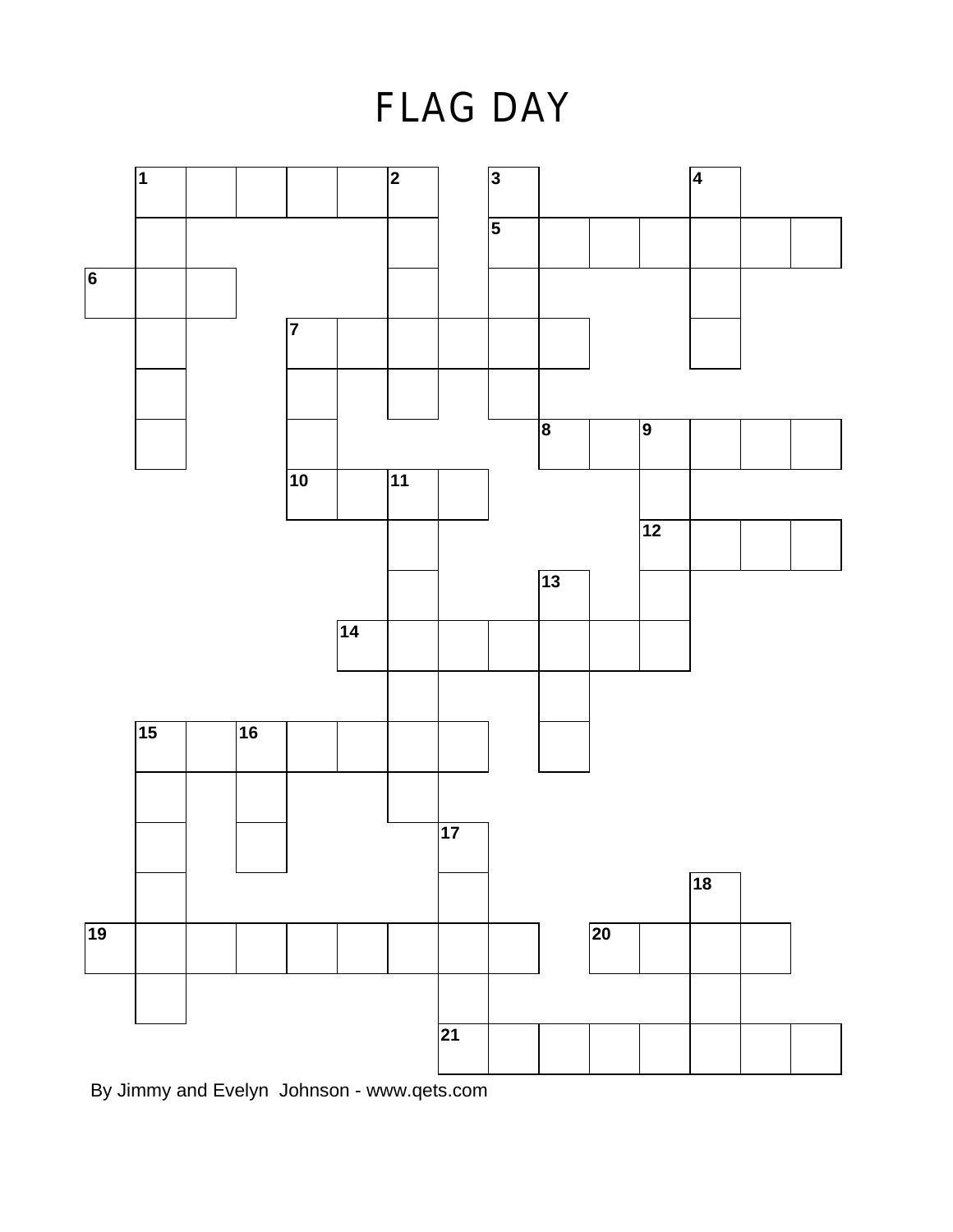# **FLAG DAY**

### **ACROSS**

#### **DOWN**

- **1** Oath
- **5** Rope for lowering a flag
- **6** Color of blood
- **7** Military gesture to show respect
- **8** Release from a rolled position
- **10** Betsy \_\_\_\_\_
- **12** Rectangular cloth used as the symbol of a country
- **14** Chronological narrative of past events
- **15** Wave rapidly back and forth in the wind
- **19** Love for and loyalty to one's country
- **20** Background color for star field
- **21** Number of stripes on USA flag
- **1** \_\_\_\_\_ of Allegiance
- **2** Bird of prey used as national emblem
- **3** Flag stripe color
- **4** Moving swell along the surface of a flag
- **7** Symbol with five points
- **9** Number of stars on USA flag
- **11 Stars and**
- **13** Long round post or rod
- **15** Decorative element on pole that point upward
- **16** United States of America
- **17** Lift or hoist up
- **18** Sixth month of the Gregorian calendar